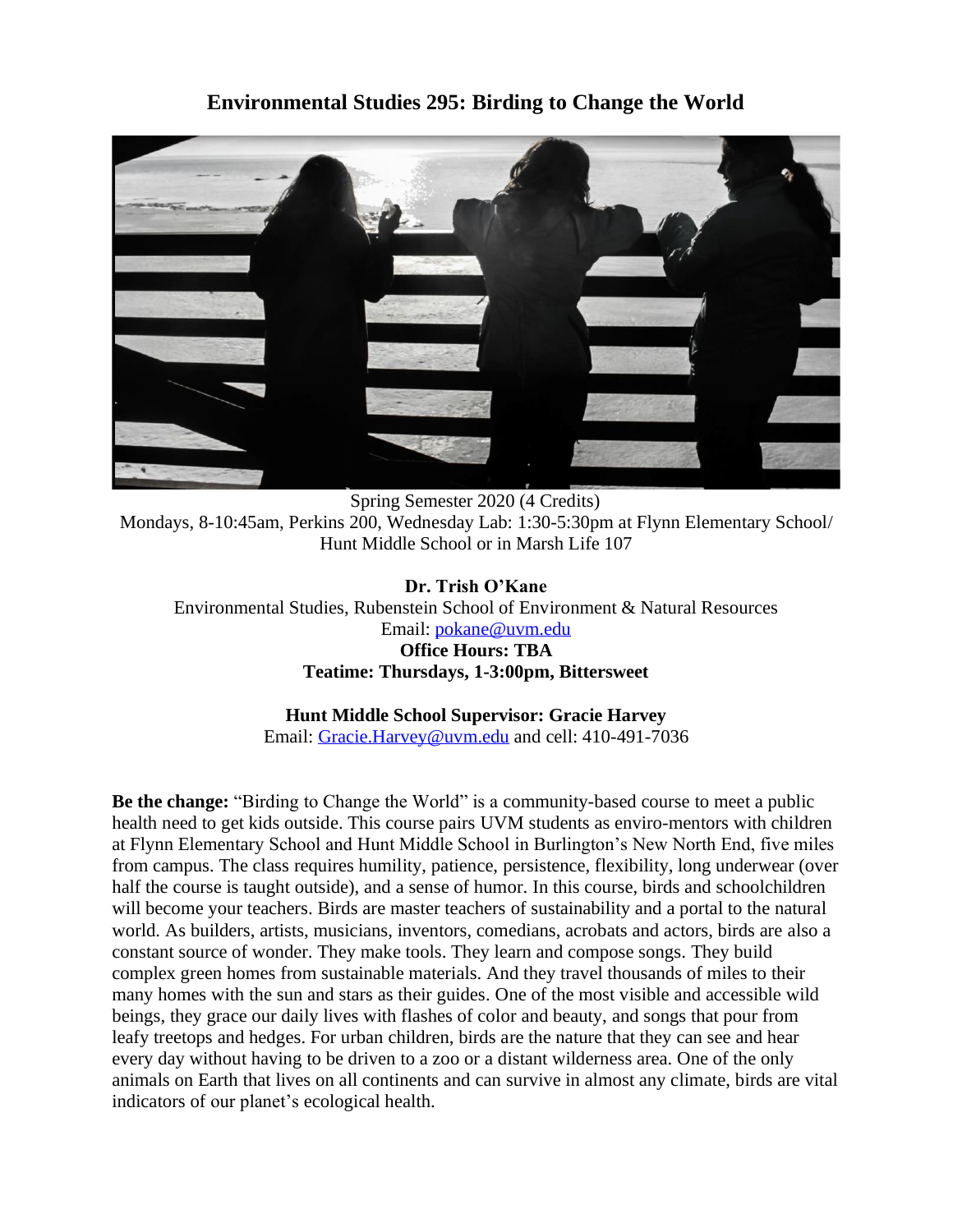As an enviro-mentor to a child, you will learn how to identify Vermont's most common birds by sight and sound, then share these skills with your elementary- or middle-school co-explorer. By participating in after-school birding- and nature study clubs for kids, as a UVM student you are helping to lay the foundation for a university pipeline program; many Flynn and Hunt students will be first-generation college students. Flynn Elementary has the largest after-school program in the Burlington school district with students from 33 different countries. Just a five-minute walk from Lake Champlain and surrounded by woods, parks and community gardens, Flynn is an ideal setting for an environmental education program for children. Based on the theoretical framework of environmental justice--that the environment is where we live, work and play—our class helps connect kids (and you) to Burlington's urban wilds.

To prepare for the program, you will participate in indoor/outdoor lectures every Monday at UVM on birding, nature study, environmental justice, social justice and public education. Then our class meets every Wednesday afternoon from 1:30-5:30pm during a service-learning lab at Flynn Elementary or Hunt Middle School to work with the children. We spend every Wednesday afternoon together exploring the neighborhoods surrounding these schools to learn what the parks, woods, Lake Champlain, the Winooski River, Ethan Allen Park and all the wild residents have to teach us, and what we have to teach each other. As UVM mentors you will also help your child "co-explorer" develop academic and social skills.

#### **Course Structure**

Course structure is based on learning through relationships and learning through daily and weekly practices.

**Learning through relationships:** This is an opportunity to learn with and from a child, the birds, a place (the Winooski Delta and its non-human residents or Ethan Allan Park, and the New North End, a neighborhood outside the university bubble), Burlington school staff, and with and from each other. I call this relationship-based teaching "co-exploring." It means that we are not teachers, mentors and students—we are all co-explorers. Co-exploring is based on a series of reciprocal relationships.

**Learning through practices**: There are three weekly practices: 1) birding; 2) nature-study and public research with our Flynn and Hunt co-explorers; and 3) reflective reading and writing.

- 1. **Birding:** Every week, you will spend at least one hour birding with a class "bird buddy." Together you will list all birds observed during this session. You may do this on campus or wherever convenient--the birds are everywhere. Every Monday we will share stories from our birding journals and you will turn in your journal for a grade that day in class.
- 2. **Nature Study and Public Research**: Every Wednesday afternoon when you meet with your Flynn co-explorers, they may ask questions about the wildlife and vegetation in Burlington, or questions about science in general. Each week you will answer **two** of these questions. Your Flynn explorer is assigning you this "homework." You will answer these questions in writing using university websites and then turn in a hard copy to your Flynn co-explorer the following Wednesday (email your questions and answers to the professor every week). If your co-explorers do not have questions, ask them what they are curious about and develop your own questions for them. Whether or not they are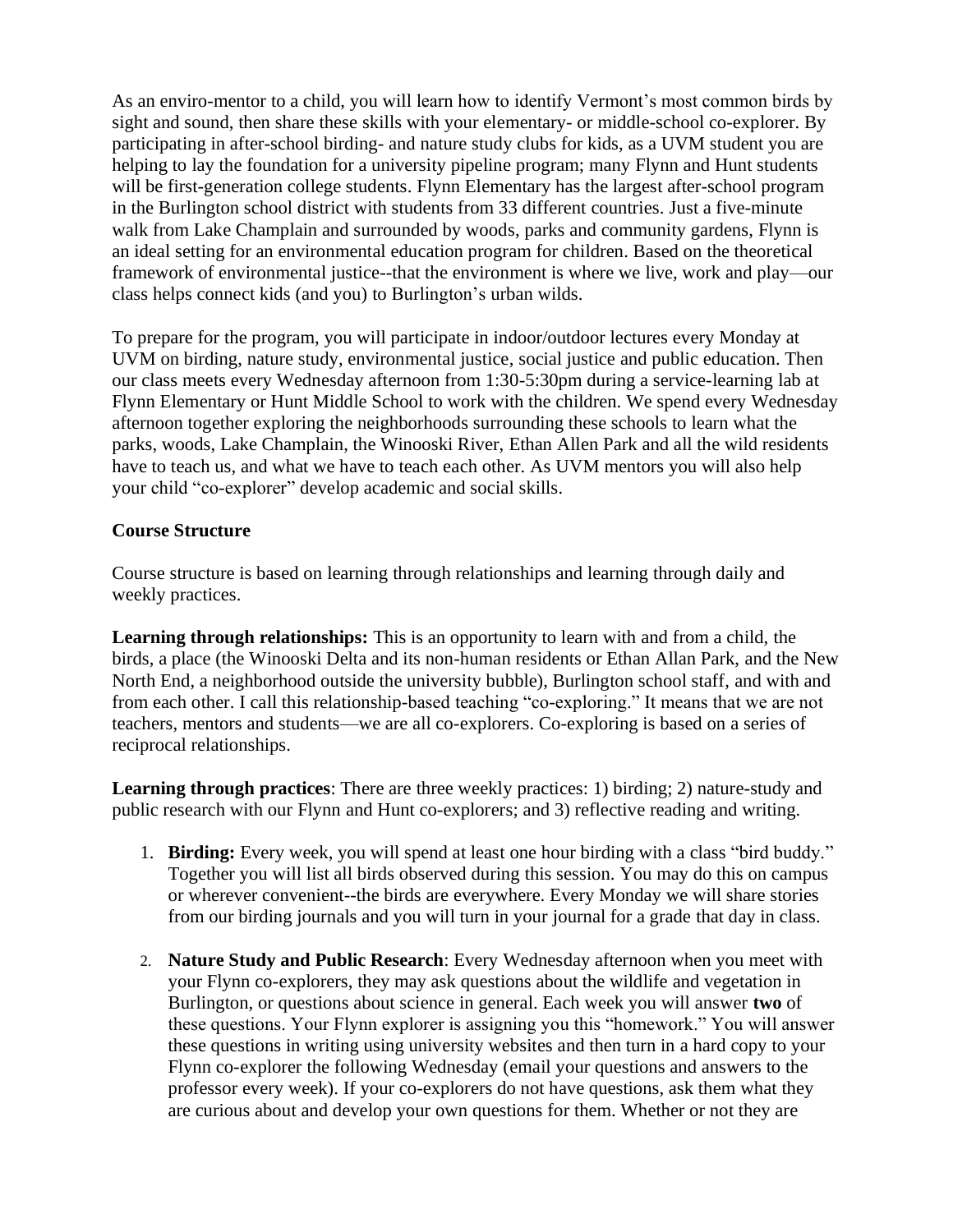interested in this assignment, it is your job to either answer their questions or think of questions and give them the answers. We are trying to meet the school's need to get kids interested in science. **These two weekly research questions are worth 10% of your grade.**

3. **Reading, reflecting and writing:** Every week before we go to Flynn or Hunt, you will read, analyze and discuss readings to prepare to work with your co-explorers. Flynn Elementary and the New North End provide a learning laboratory in which you can immediately test and apply ideas and concepts from class readings. **Every Friday by noon, you will deliver a two-page, single-spaced written reflection on your Flynn or Hunt experience and on the readings, to the instructor (slide hard copy under my office door at Aiken 312B.) Do not email papers unless you have made a prior arrangement with the professor.** This is an extremely important monitoring mechanism in accordance with the Burlington school district to meet our community partner's needs. You are working with minors; UVM and Flynn Elementary staff have a legal obligation to closely monitor these relationships. If you do not turn in these reports on time, your grade will be seriously affected (late papers receive half-credit); I may ask you to drop the class. This weekly report is also your chance to think about what you and your coexplorer have learned together, and to relate these wondrous revelations to class readings.

#### **Course Objectives**

This course's main objective is to connect you with the marvelous feathered teachers all around us, to fill you with a sense of wonder, and for you to share this sense of connection and wonder with a child. The course also has an environmental justice focus. In addition to exploring Burlington's socially and ethnically diverse New North End, you will also examine how privilege—class, gender, ethnicity, culture, religious and urban/rural background—influences how we all perceive and experience nature. You will become familiar with current debates over education budgets and how these affect Burlington's children. Throughout the course, you will learn what Burlington's wild spaces and creatures mean to our young co-explorers.

In this course you will:

- Learn to find and identify 50 Vermont birds by sight and sound;
- Share this knowledge with a child;
- Explore the New North End's lakeshore, woods, wetlands and delta region with a child;
- Develop your own practice of scientific inquiry by doing weekly research to answer that child's questions about nature;
- Analyze how privilege affects how we perceive and/or enjoy nature;
- Develop and use outdoor teaching techniques, particularly the Nature Study method;
- Learn to sing like a bird;
- Play a lot of fun nature games;
- Keep a weekly reflection journal;
- Learn how local decision-making processes affect public education;
- Share your experiences with the class and become part of a human flock.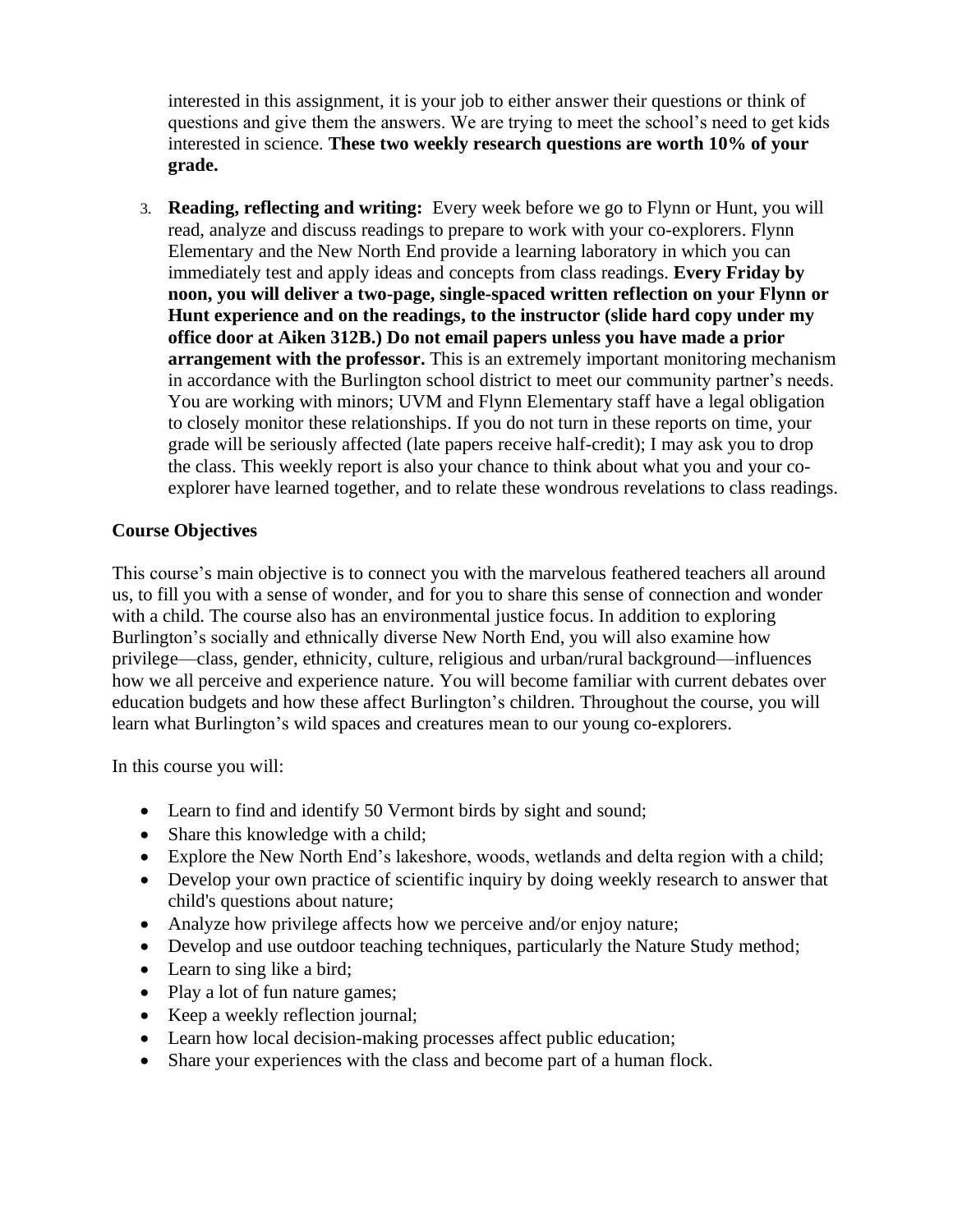#### **Course Logistics**

This course has two components: 1) Monday lectures and birding sessions at UVM, many of which will be taught in Centennial Woods and Derway in the New North End; and 2) the Wednesday lab session at Flynn Elementary and Hunt Middle School. **Please check email regularly for updates on Monday lectures: outdoor lectures and bird-walks are weatherdependent.**

On Wednesdays, we leave UVM as a group at 1:30pm and ride in UVM vans to Flynn Elementary or Hunt Middle School. As long as the temperature is above 10 degrees Fahrenheit, we work outside with the children. On bad weather days we will plan indoor activities. We leave Flynn and Hunt together at 5:00pm to return to UVM. University transportation is free.

#### **Attendance Policy**

**This is not just a class—this is a community program**. A child is depending on **you** to show up, on time, every week. Please do not let that child down, and do not let my neighborhood and UVM down. You are UVM's ambassador in the New North End.

- 1. **Monday lectures and birding sessions**: Monday sessions will prepare us for Wednesday sessions with the kids. On Mondays we strategize, problem-solve, plan activities, discuss the readings, and learn about birds. These are also flock-building sessions where we learn about each other. **Mondays are not optional**: don't duck out during midterms or because you have a thesis deadline. Everyone gets one free absence (I don't need a written excuse—just take the absence when you need to). Additional absences from class sessions will seriously impact your participation grade which is worth 35%. In extreme circumstances, see me and I will refer you to our Dean of Students, Marie Vea-Fagnant: [Marie.Vea-Fagnant@uvm.edu](mailto:Marie.Vea-Fagnant@uvm.edu).
- 2. **Wednesday Labs:** Consider this **a job** for the semester. You will sign a contract and submit a resume to the Burlington after-school program. You must submit weekly reports. You will earn thirty-five percent of your grade by showing up on time, being professional, and participating to the best of your ability. If you must miss a class lab with the kids because of an extremely urgent matter such as illness or family emergency, contact instructor **before** the Wednesday afternoon session by email or phone (no texts); I will have to assign another mentor to your co-explorer for that day. However, **if you miss more than two Flynn or Hunt sessions, you are "fired," you have failed the class, and you must withdraw, immediately.**

#### **Security while working with the kids:**

- Use common sense. Think like a bird. If you feel or smell danger, make noise and fly away;
- **Co-explorers should stay together. You are responsible for your Flynn or Hunt student; keep them within sight at all times. If they run away, you run after them.**
- Keep kids off the frozen lake and river. **This is a direct order from Flynn staff**.
- Please do not stray too far from the group.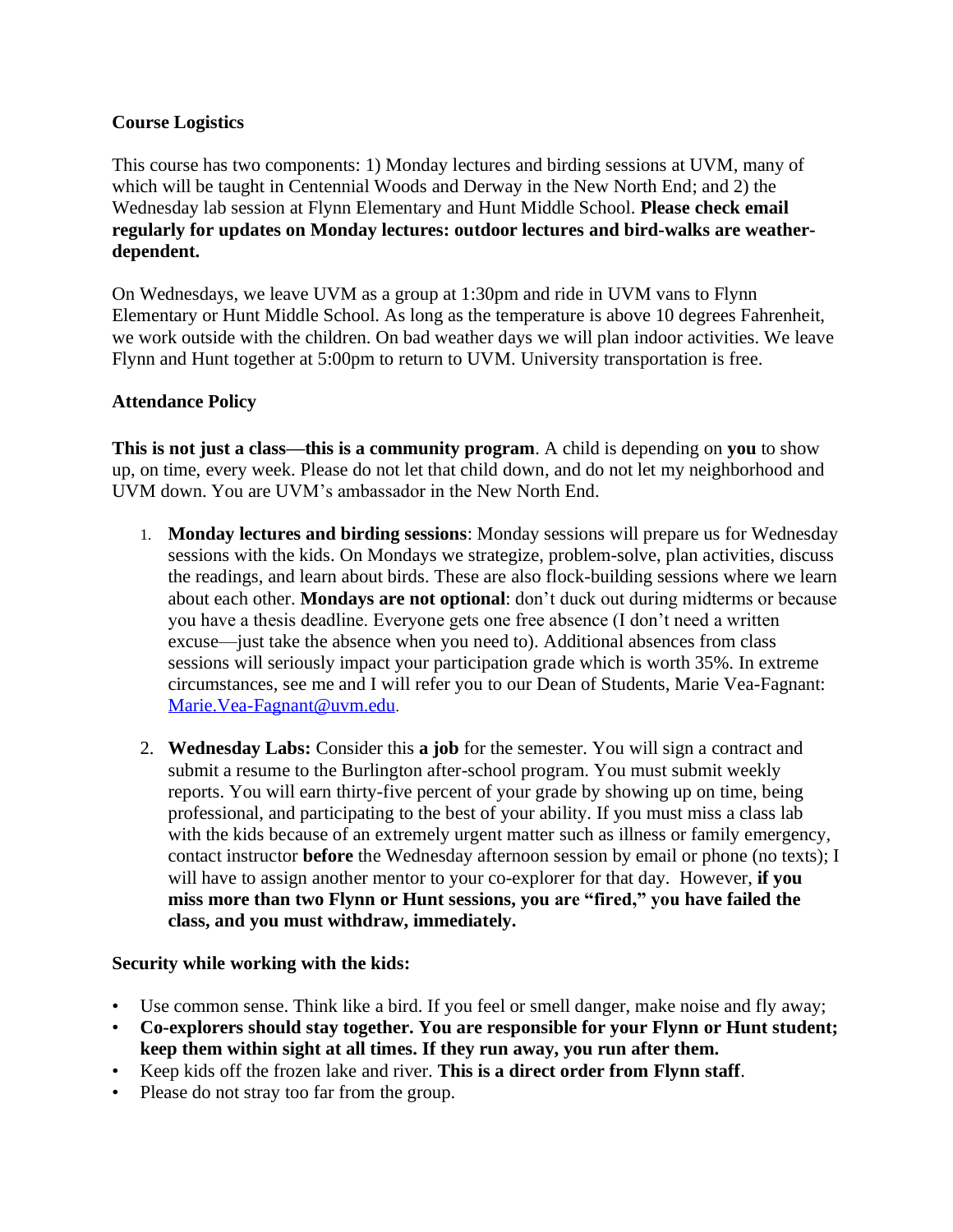• Get back on time so the rest of the group does not worry.

#### **Classroom Etiquette**

**Cellphone use is not permitted in any UVM classroom**, including this one. **Please turn your phone off when you enter my classroom.** It is very rude to continually check your phone while I or guest speakers are talking (I do notice and it will affect your attendance grade because you are not present). Laptop use is not permitted unless an individual has received special permission. **When we have a guest speaker, please be professional.** I bring members of the community to speak with you and share their knowledge. They are very busy and we are lucky that they are willing to teach us. During past presentations, I have watched students checking their phones, getting on social media, or leaving in the middle of presentations to go to the bathroom or whatever. **This is college. You are community mentors. Please conduct yourselves, accordingly.** 

**Communications: If you have had a serious problem with your co-explorer and need to talk to me for any reason, please call me at home, immediately, any time before 9:00pm (no texts): 802-497-0347. Also, drop into office hours or Teatimes (I love to see my students!).** Otherwise, I will try to answer all email within 24-48 hours (offline on weekends).

**Student Learning Accommodations (ACCESS):** In keeping with university policy, any student with a documented disability interested in accommodations should contact ACCESS, the office of Disability Services on campus: ACCESS: A170 Living/Learning Center; 802-656-7753; [access@uvm.edu;](mailto:access@uvm.edu) [www.uvm.edu/access.](http://www.uvm.edu/access) ACCESS helps students and faculty to explore reasonable and appropriate accommodations as early as possible each semester. Please contact me during the first two weeks of classes if you need an accommodation.

**Department of Education and UVM's definition of a credit hour:** This is a 4-credit course. The Department of Education defines a 4-credit course as averaging 4 hours of contact time (typically in class), and 8 hours of work outside of class per week. The University of Vermont follows this definition. I have designed this course such that your work outside of class (service learning, readings, writing reflections, birding) will average out to 8 hours per week (112 hours total) over the course of the semester in addition to our time in class.

**Use of Student Work:** This course may use course participation and documents created by students for educational purposes. In compliance with the Federal Family Educational Rights and Privacy Act, works in all media produced by students as part of their course participation at UVM may be used for educational purposes. It is understood that registration for and continued enrollment in a course where such use of student works is announced constitutes permission by the student. After the course has been completed, any further use of student works will meet one of these conditions: 1) the work will be rendered anonymous through the removal of all personal identification of the work's creator (s); or 2) the creator's written permission will be secured.

#### **Academic Honesty:** Follow UVM's guidelines for academic honesty:

[http://www.uvm.edu/~dledford/academicintegrity.pdf.](http://www.uvm.edu/~dledford/academicintegrity.pdf) Plagiarism or cheating on an exam earns an automatic grade of "F" and I will expel you from the class. Cheaters cannot be mentors. I reserve the right to take the matter before UVM's committee on academic integrity, which may decide to suspend or expel you from UVM.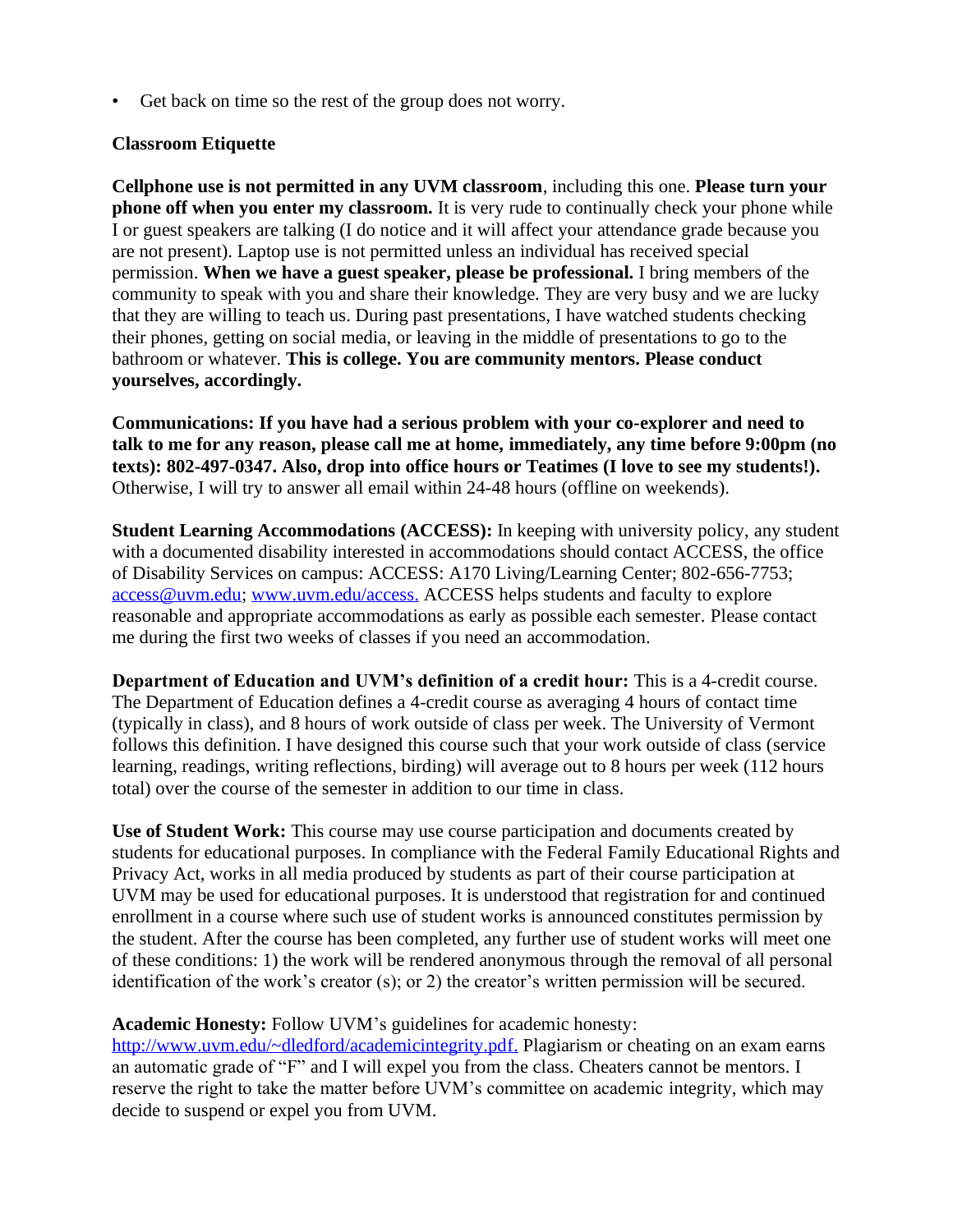#### **Grading System**:

| <b>Participation:</b> attendance, mentoring, class discussions                                                        | 35%        |
|-----------------------------------------------------------------------------------------------------------------------|------------|
| <b>Co-Teaching</b>                                                                                                    | 5%         |
| <b>Weekly Reading and Writing Reflections:</b>                                                                        | 30%        |
| <b>Three Bird/Nature Study Identification Exams:</b>                                                                  | 5%         |
| Homework:<br>Weekly Birding Field Practice, Field Journal and Drawings<br>Weekly Public Research for Your Co-Explorer | 15%<br>10% |

#### **Course Texts and Readings:**

Please make **VT Digger** your homepage this semester**.** You should be familiar with any news stories and editorials covering education issues, social justice and racism in Burlington, and particularly in the neighborhood where you are working, the New North End.

#### **Please purchase the following texts in the UVM bookstore (or on Amazon):**

**An engineering fieldbook (waterproof or "Rite-in-the-Rain").** This fieldbook should be at least 7 inches by 4.5 inches. Please do not buy tiny notebooks. You will be drawing and writing in this book every week.

Haupt, Lyanda 2001 *Rare Encounters with Ordinary Birds.* Sasquatch Books: Seattle, WA. Hanscom, Angela J. 2016 *Balanced and Barefoot.* New Harbinger Publications: Oakland, CA. Lanham, J. Drew 2016 *The Home Place: Memoirs of a Colored Man's Love Affair with Nature.* Milkweed Editions: Minneapolis, MN. Winn, Marie

1999 *Red-tails in Love: A Wildlife Drama in Central Park*. Vintage Books.NY, NY.

**Optional but highly recommended** (especially if you are pursuing a career in environmental education):

Louv, Richard

*2008 Last Child in the Woods: Saving Our Children from Nature-Deficit Disorder.* Chapel Hill, NC: Algonquin Books.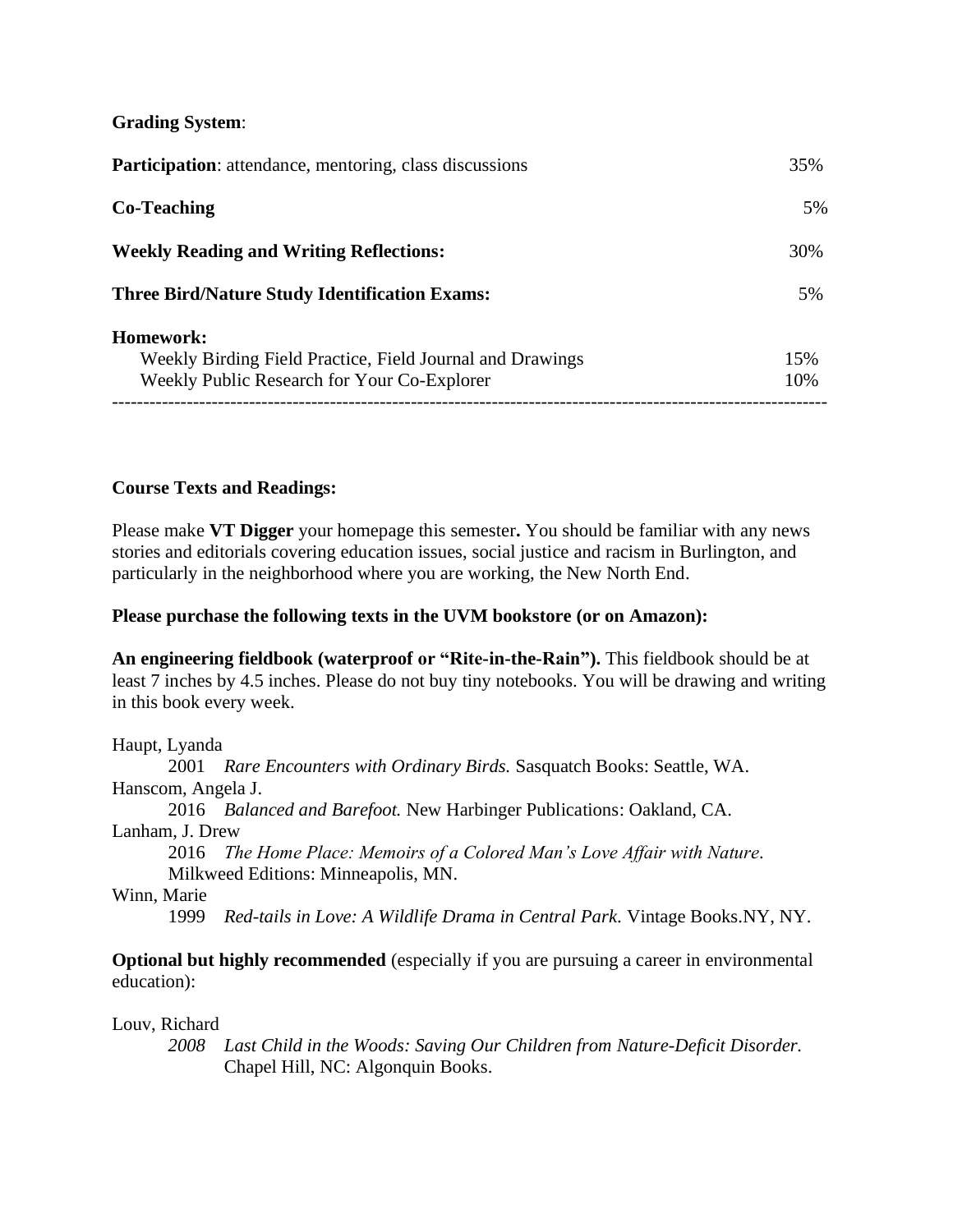#### **Web Sites for Research Assignments and Weekly Bird Identification:**

| Cornell Lab of Ornithology                                                                    | http://www.allaboutbirds.org                                                                                         |  |
|-----------------------------------------------------------------------------------------------|----------------------------------------------------------------------------------------------------------------------|--|
| Vermont E-Bird: subscribe to e-newsletter for news on birds in Vermont: ebird.org/contact/vt/ |                                                                                                                      |  |
| <b>Burlington Geographic</b>                                                                  | http://www.uvm.edu/place/burlingtongeographic/                                                                       |  |
| The Birds of North America                                                                    | http://www.wisc.edu (free access with student ID on library<br>website, search for "Birds of North America" online.) |  |
| We Love Birds                                                                                 | http://www.welovebirds.org/                                                                                          |  |
| <b>Vermont Breeding Bird Atlas</b>                                                            | val.vtecostudies.org/projects/Vermont-breeding-bird-atlas/                                                           |  |
| Encyclopedia of Life                                                                          | http://eol.org/                                                                                                      |  |

#### **ENVS 295 Weekly Activities Schedule**

**\_\_\_\_\_\_\_\_\_\_\_\_\_\_\_\_\_\_\_\_\_\_\_\_\_\_\_\_\_\_\_\_\_\_\_\_\_\_\_\_\_\_\_\_\_\_\_\_\_\_\_\_\_\_\_\_\_\_\_\_\_\_\_\_\_\_\_\_\_\_\_\_\_\_\_\_\_**

**Note:** This class is weather- and child-dependent so schedule is subject to change. Always be prepared to go outside for a feathered adventure (that means dressed for the cold and binos in hand). Check email before class for any weather-related changes. **All reading reflection questions and assignments on this schedule are posted on BlackBoard.** 

# **WEEKLY TASKS:**

| <b>Every Week:</b>      | Go birding for at least one hour with your bird buddy.<br>Record your birding adventure in your journal and be<br>ready to share during our class journal-sharing<br>sessions.       |
|-------------------------|--------------------------------------------------------------------------------------------------------------------------------------------------------------------------------------|
| <b>Every Monday:</b>    | Hand in birding journals along with assigned drawings.                                                                                                                               |
| <b>Every Wednesday:</b> | Bring a hard copy of your two research questions and<br>answers to Flynn Elementary to turn in to your co-<br>explorer (email questions and answers to the professor<br>every week). |
| <b>Every Friday:</b>    | Slide a hard copy of your Flynn/Hunt and reading<br>reflection under my door by NOON, Aiken 312B.                                                                                    |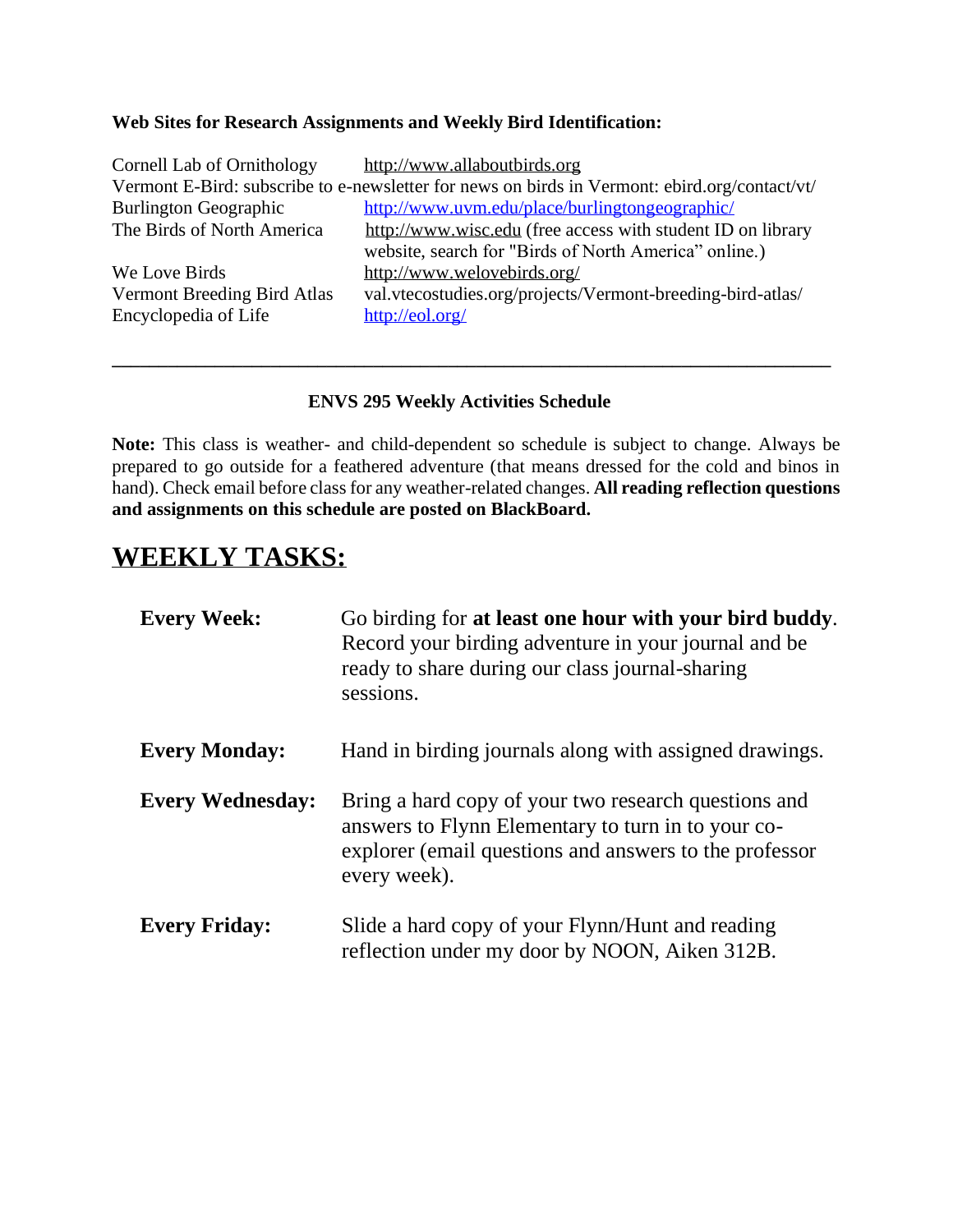| Date   | <b>Themes and Class Activities</b>                                                                           | <b>Assignments Due</b> |
|--------|--------------------------------------------------------------------------------------------------------------|------------------------|
| Week 1 | Intro to Our Feathered Teachers                                                                              |                        |
|        | <b>Wed.</b> $1/15$   Orientation I: inside.<br>Go birding with your new Bird Buddy before<br>the next class! |                        |

| <b>Date</b>      | <b>Themes and Class Activities</b>                 | <b>Assignments Due</b>          |
|------------------|----------------------------------------------------|---------------------------------|
| Week 2           | The Weird and Wonderful World                      |                                 |
|                  | of Birding                                         |                                 |
| <b>Mon.</b> 1/20 | Holiday. No class.                                 |                                 |
| <b>Wed. 1/22</b> | Orientation II. Fill out school district paperwork | <i>*Two colored drawings of</i> |
|                  | in class.                                          | Vermont birds from the class    |
|                  |                                                    | list on BB.                     |
|                  | Go birding with your new Bird Buddy before         |                                 |
|                  | the next class!                                    | Read Singer's article "How      |
|                  |                                                    | Dinosaurs Shrank and            |
|                  |                                                    | Became Birds" and write         |
|                  |                                                    | about it in your journal) (see  |
|                  |                                                    | BB).                            |

| <b>Date</b>      | <b>Themes and Class Activities</b>                                                                                                                                                | <b>Assignments Due</b>                                                                                                    |
|------------------|-----------------------------------------------------------------------------------------------------------------------------------------------------------------------------------|---------------------------------------------------------------------------------------------------------------------------|
| Week 3           | "The Child Should First See the                                                                                                                                                   |                                                                                                                           |
|                  | Thing." Liberty Hyde Bailey, 1903                                                                                                                                                 |                                                                                                                           |
| <b>Mon. 1/27</b> | Orientation III to prepare for first Flynn visit on<br>Wednesday. Possible training with Mandi                                                                                    | *Birding journal due.                                                                                                     |
|                  | Harris at Flynn.                                                                                                                                                                  | *Drawing of one bird<br>(colored).                                                                                        |
| Wed. 1/29        | Final orientation to prepare for Flynn and Hunt<br>next week! Possible training with Mandi at<br>Flynn or Gracie at Hunt.                                                         | *Your Bird Buddy<br>assignment on the first<br>reading, "Birding for<br>Beginners" (joint reflection)<br>is due in class. |
|                  | Go birding with your new Bird Buddy before<br>the next class! Find a bird doing some of the<br>tasks you read about in "Birding for Beginners"<br>and record it in your journals. |                                                                                                                           |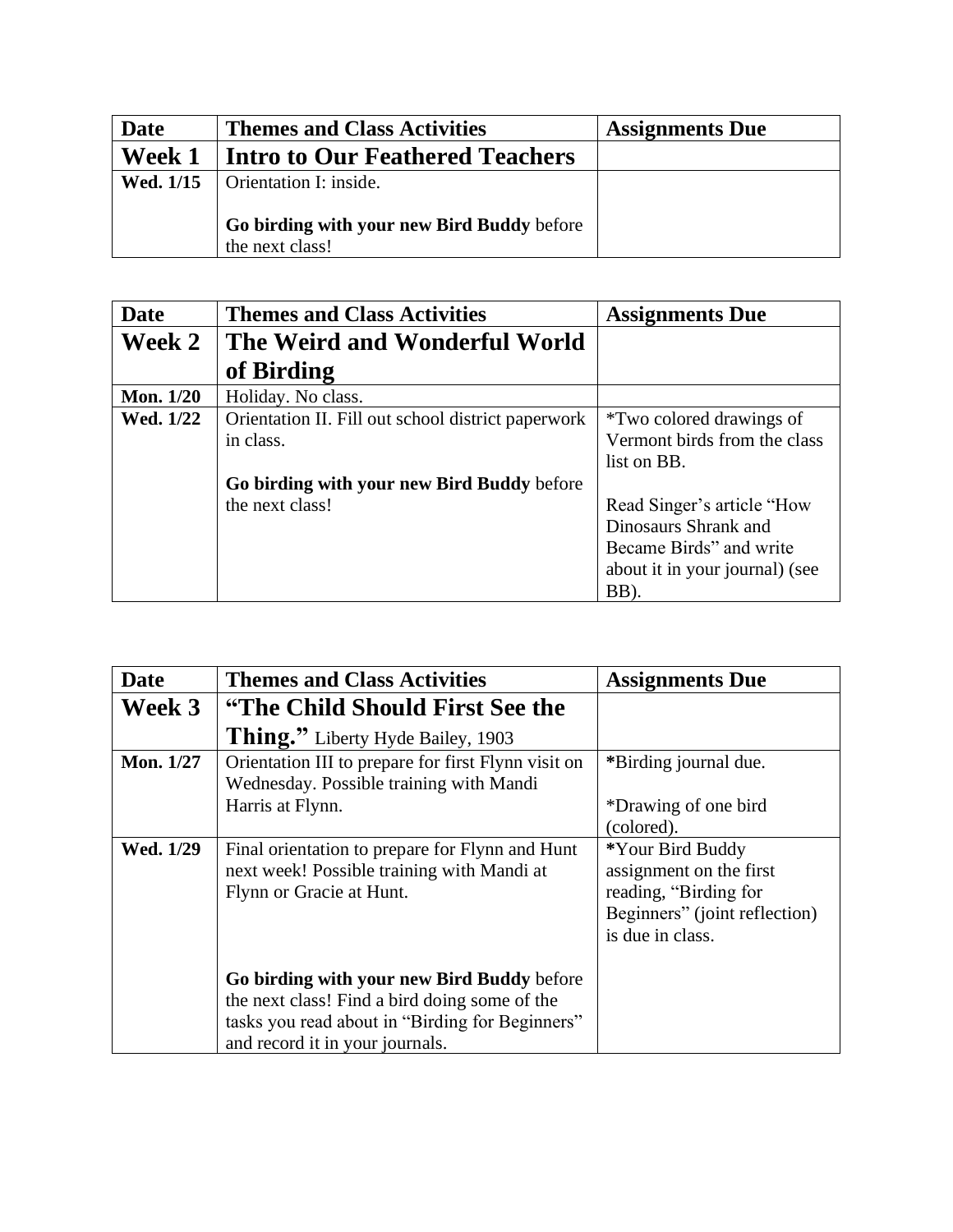| <b>Date</b>     | <b>Themes and Class Activities</b>                                                                                                                                | <b>Assignments Due</b>                                                                      |
|-----------------|-------------------------------------------------------------------------------------------------------------------------------------------------------------------|---------------------------------------------------------------------------------------------|
| Week 4          | <b>Nature Study: our method</b>                                                                                                                                   |                                                                                             |
| <b>Mon. 2/3</b> | Walking lecture outside on the Nature Study<br>movement and Comstock readings for this                                                                            | *Birding journal due.                                                                       |
|                 | week.                                                                                                                                                             | *Drawing of one bird<br>(colored).                                                          |
|                 | Discussion of how-to-do weekly research<br>questions practice which comes from the Nature<br>Study movement.                                                      |                                                                                             |
| Wed. 2/5        | First Flynn/Hunt Session: Meet at 1:25pm in the<br>Aiken Solarium to ride in vans to Flynn. Start<br>weekly research questions practice with your<br>co-explorer. | *Reflection due by Friday,<br>NOON (Comstock, O'Kane<br>dissertation chapters) (see<br>BB). |
|                 | Go birding with your new Bird Buddy before<br>the next class!                                                                                                     |                                                                                             |

| <b>Date</b>      | <b>Themes and Class Activities</b>                                                                                     | <b>Assignments Due</b>                           |
|------------------|------------------------------------------------------------------------------------------------------------------------|--------------------------------------------------|
| Week 5           | <b>Wild Bodies, Brilliant Brains</b>                                                                                   |                                                  |
| <b>Mon. 2/10</b> | Meet inside for first Bird ID exam.                                                                                    | *Birding journal due.                            |
|                  | Class brainstorm (outside) on how to use your<br>fabulous bird drawings to teach kids. Drawing<br>and birding outside. | *Drawing of one bird<br>(colored) and one track. |
| Wed. 2/12        | Second Flynn Session.                                                                                                  | *Two weekly research                             |
|                  |                                                                                                                        | questions and answers handed                     |
|                  | Go birding with your new Bird Buddy before                                                                             | to your co-explorer and                          |
|                  | the next class and start practicing your bird                                                                          | emailed to Trish.                                |
|                  | song!                                                                                                                  |                                                  |
|                  |                                                                                                                        | *Reflection due by Friday,                       |
|                  |                                                                                                                        | NOON (Hanscom, Sobel and                         |
|                  |                                                                                                                        | Tierney) (see BB).                               |

| Date             | <b>Themes and Class Activities</b>        | <b>Assignments Due</b>         |
|------------------|-------------------------------------------|--------------------------------|
|                  | Week 6   Don't Just Study the Bird-BE the |                                |
|                  | Bird!                                     |                                |
| <b>Mon. 2/17</b> | <b>HOLIDAY</b>                            | *Remember to go birding        |
|                  |                                           | even though it is a holiday!   |
|                  |                                           | You can write a field journal  |
|                  |                                           | entry wherever you are. I will |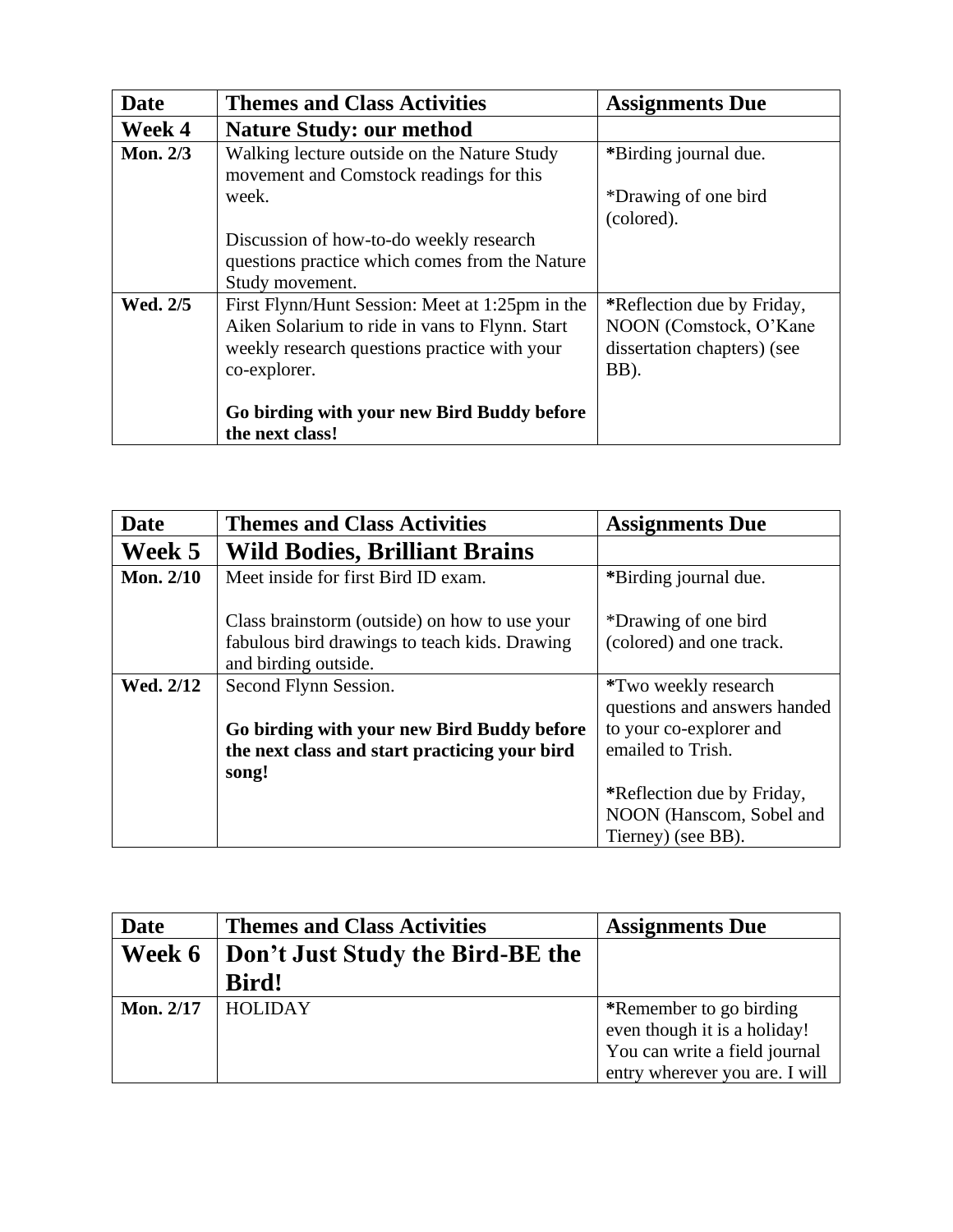|           |                                            | check the journals next      |
|-----------|--------------------------------------------|------------------------------|
|           |                                            | Monday.                      |
| Wed. 2/21 | Third Flynn session.                       | *Drawing of one bird         |
|           |                                            | (colored) and one track.     |
|           | Go birding with your new Bird Buddy before |                              |
|           | the next class!                            | *Two weekly research         |
|           |                                            | questions and answers handed |
|           |                                            | to your co-explorer and      |
|           |                                            | emailed to Trish.            |
|           |                                            |                              |
|           |                                            | *Reflection due by Friday,   |
|           |                                            | NOON on O'Kane               |
|           |                                            | dissertation chapters and    |
|           |                                            | Freire reading, see BB).     |

| Date      | <b>Themes and Class Activities</b>                                                                                                                                                                                                                                                                                                                                                                       | <b>Assignments Due</b>                                                                      |
|-----------|----------------------------------------------------------------------------------------------------------------------------------------------------------------------------------------------------------------------------------------------------------------------------------------------------------------------------------------------------------------------------------------------------------|---------------------------------------------------------------------------------------------|
| Week 7    | <b>Extraordinary Encounters with</b><br><b>Ordinary Birds</b>                                                                                                                                                                                                                                                                                                                                            |                                                                                             |
| Mon. 2/24 | Class birdwalk or field trip to find first early<br>migrators!                                                                                                                                                                                                                                                                                                                                           | *Birding journal due.<br>*Drawing of one bird<br>(colored) and one track.                   |
| Wed. 2/26 | Flynn and Hunt are off. Important in-class<br>session on teaching with birdsong and<br>brainstorming session on mini-lesson plans. We<br>will also do a pre-mid-semester check-in.<br>Learning to make a loon call with A.D.<br>Venture!<br>Talk about O'Kane dissertation and what Paolo<br>Freire has to do with our birding program.<br>Go birding with your new Bird Buddy before<br>the next class! | *Reflection due by Friday,<br>NOON (Haupt and Birds of<br>North America online, see<br>BB). |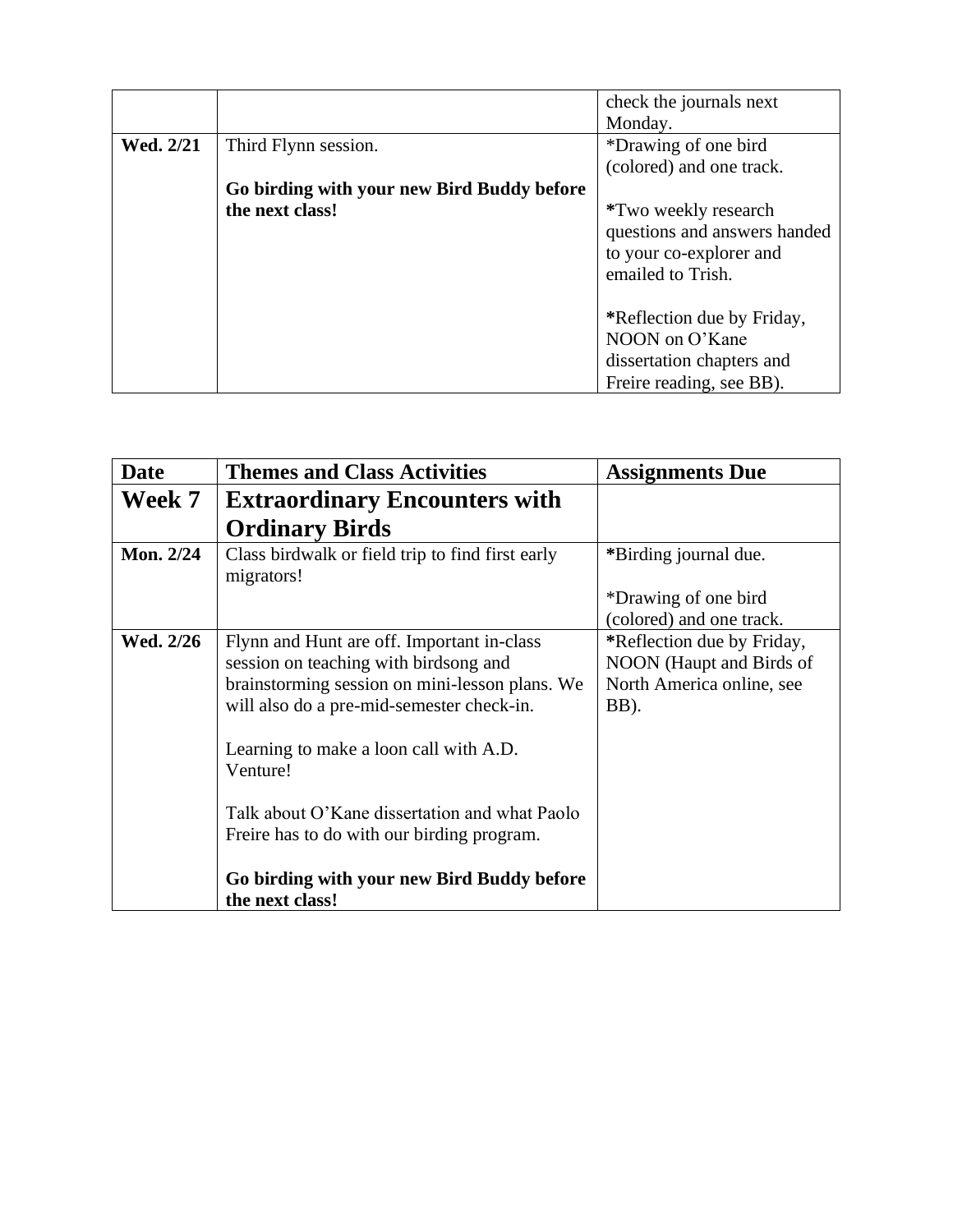| <b>Dates</b> | <b>Themes and Class Activities</b>         | <b>Assignments Due</b>             |
|--------------|--------------------------------------------|------------------------------------|
| Week 8       | <b>Our New American Flock in</b>           |                                    |
|              | <b>Burlington</b>                          |                                    |
| Mon. $3/2$   | Birding session.                           | *Birding journal due.              |
|              |                                            | *Drawing of one bird<br>(colored). |
| Wed. 3/5     | Fourth Flynn session.                      | *Two weekly research               |
|              |                                            | questions and answers handed       |
|              | Go birding with your new Bird Buddy before | to your co-explorer and            |
|              | the next class!                            | emailed to to Trish.               |
|              |                                            |                                    |
|              |                                            | *Reflection due by Friday,         |
|              |                                            | NOON (readings on Somalia,         |
|              |                                            | Tibet, the Congo, Nepal and        |
|              |                                            | Bhutan).                           |

## **SPRING BREAK MARCH 9-13**

| <b>Date</b> | <b>Themes and Class Activities</b>                                                           | <b>Assignments Due</b>             |
|-------------|----------------------------------------------------------------------------------------------|------------------------------------|
| Week 9      | <b>Confederates and Rebels in</b>                                                            |                                    |
|             | <b>Maplelandia</b>                                                                           |                                    |
| Mon. 3/16   | Possible council fire in Secret Classroom for<br>mid-semester check-in and discussion of New | *Birding journal due.              |
|             | Americans reflections and readings.                                                          | *Drawing of one bird<br>(colored). |
| Wed. 3/18   | Fifth Flynn session.                                                                         | *Two weekly research               |
|             |                                                                                              | questions and answers handed       |
|             | Go birding with your new Bird Buddy before                                                   | to your co-explorer and            |
|             | the next class!                                                                              | emailed to Trish.                  |
|             |                                                                                              |                                    |
|             |                                                                                              | *Reflection due by Friday,         |
|             |                                                                                              | NOON (Start Lanham's book          |
|             |                                                                                              | "The Home Place" and press         |
|             |                                                                                              | articles on racism in Vermont      |
|             |                                                                                              | (see BB).                          |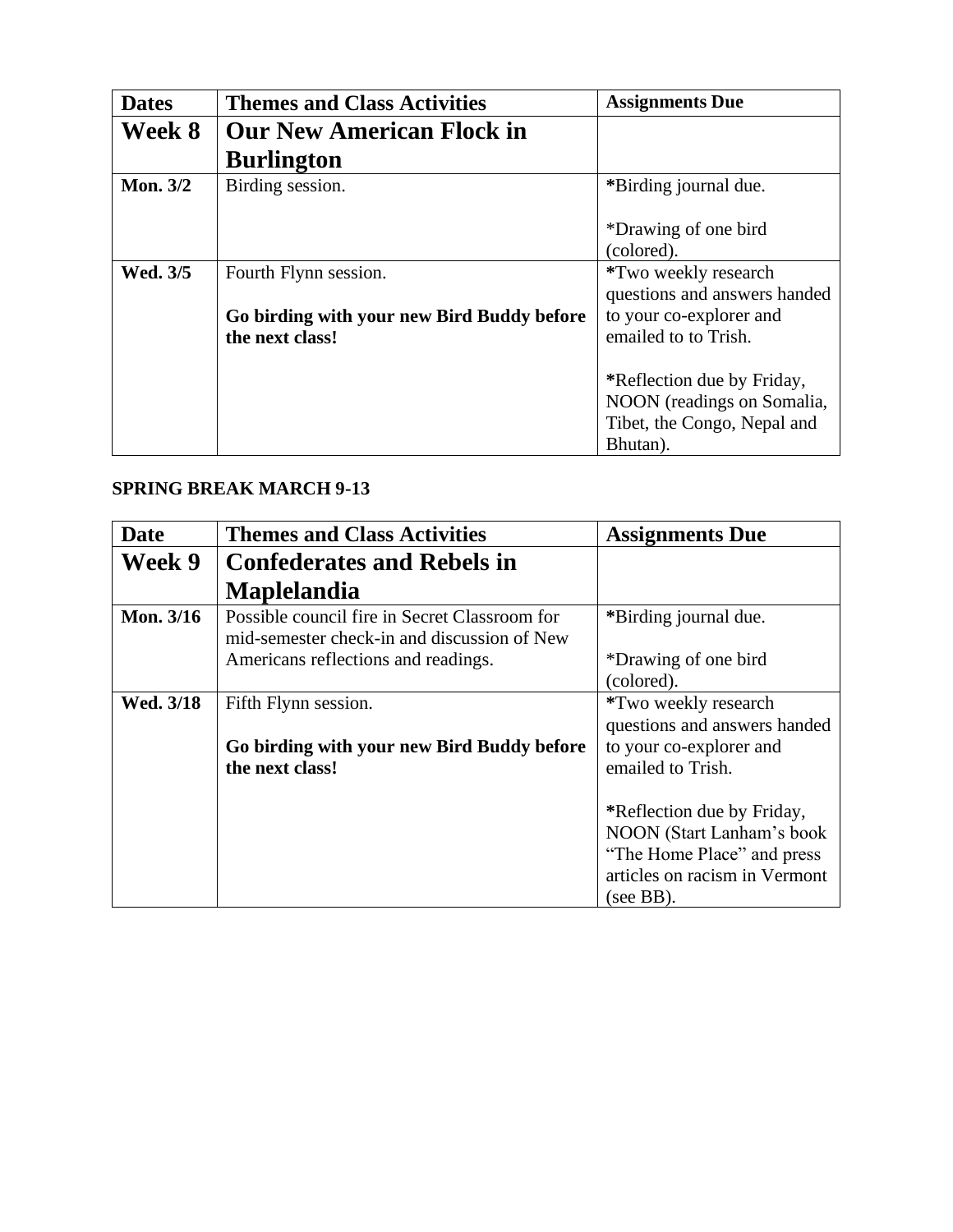| Date      | <b>Themes and Class Activities</b>                                                   | <b>Assignments Due</b>             |
|-----------|--------------------------------------------------------------------------------------|------------------------------------|
| Week      | <b>The Home Place</b>                                                                |                                    |
| <b>10</b> |                                                                                      |                                    |
| Mon. 3/23 | Meet inside for second Bird ID Exam.                                                 | *Birding journal due.              |
|           | Guest lecturer Gracie Harvey from the Hunt<br>Middle School Club on diversity in the | *Drawing of one bird<br>(colored). |
|           | Discussion of "The Home Place" and racism in                                         |                                    |
|           | Vermont.                                                                             |                                    |
| Wed. 3/25 | Sixth Flynn session.                                                                 | *Two weekly research               |
|           |                                                                                      | questions and answers handed       |
|           | Go birding with your new Bird Buddy before                                           | to your co-explorer and            |
|           | the next class!                                                                      | emailed to Trish.                  |
|           |                                                                                      |                                    |
|           |                                                                                      | *Reading reflection due by         |
|           |                                                                                      | Friday, NOON (Finish               |
|           |                                                                                      | Lanham's book "The Home"           |
|           |                                                                                      | Place") (see BB).                  |

| <b>Date</b>      | <b>Themes and Class Activities</b>           | <b>Assignments Due</b>                                                                              |
|------------------|----------------------------------------------|-----------------------------------------------------------------------------------------------------|
| Week             | <b>Implicit Bias, Birds and</b>              |                                                                                                     |
| 11               | <b>Education</b>                             |                                                                                                     |
| <b>Mon. 3/30</b> | Birding!! Time to find the spring migrators. | *Birding journal due.                                                                               |
|                  |                                              | *Drawing of one bird<br>(colored).                                                                  |
| Wed. 4/3         | Seventh Flynn session.                       | *Two weekly research<br>questions and answers handed                                                |
|                  | Go birding with your new Bird Buddy before   | to your co-explorer and                                                                             |
|                  | the next class!                              | emailed to Trish.                                                                                   |
|                  |                                              | *Reading reflection due by<br>Friday, NOON (Banaji and<br>Harvard implicit bias tests)<br>(see BB). |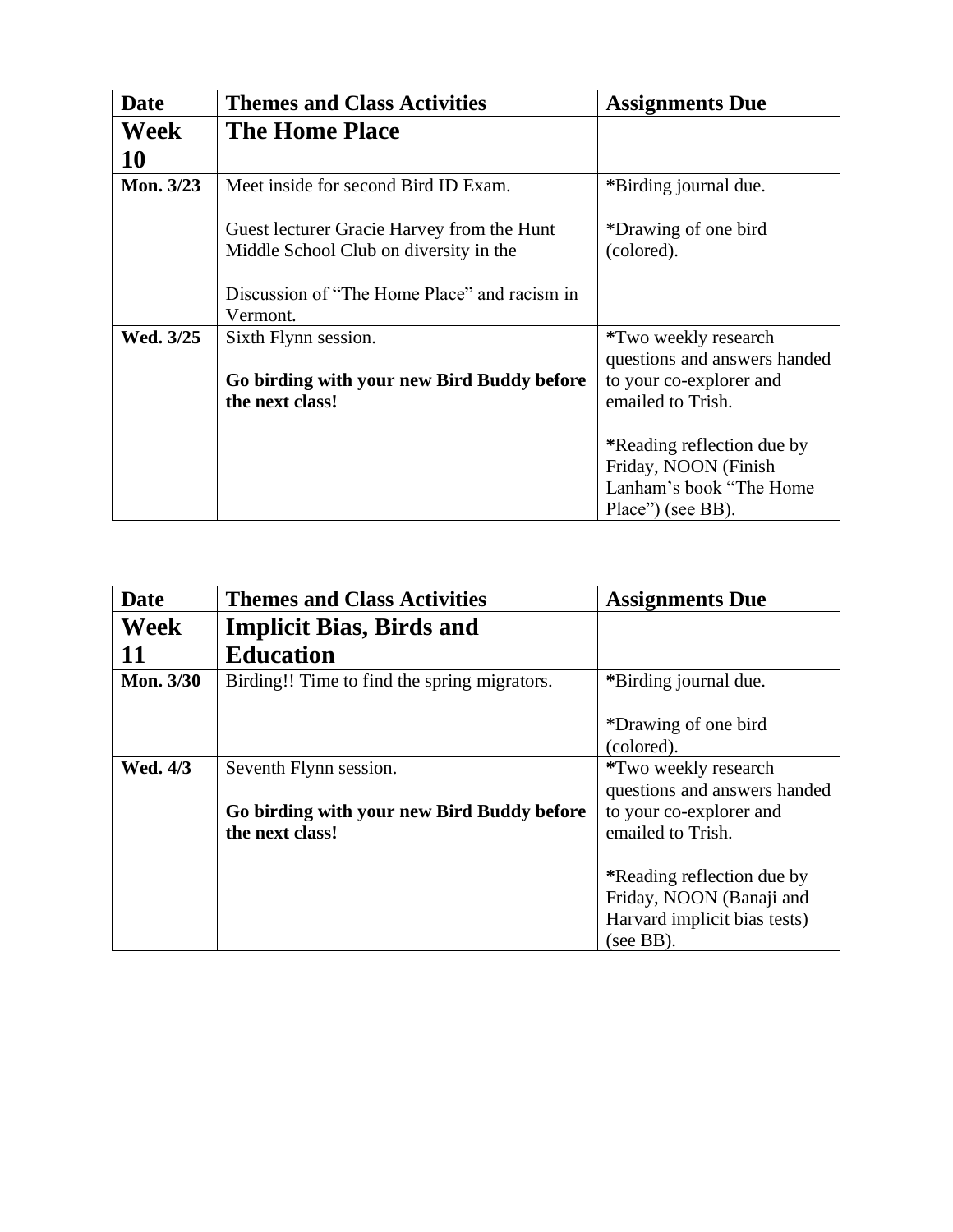| <b>Date</b>     | <b>Themes and Class Activities</b>                                | <b>Assignments Due</b>       |
|-----------------|-------------------------------------------------------------------|------------------------------|
| Week            | <b>Birding for Change as Activism:</b>                            |                              |
| 12              | how to create new flocks                                          |                              |
| Mon. $4/6$      | Discussion of implicit bias readings either<br>inside or outside. | *Birding journal due.        |
|                 |                                                                   | *Drawing of one bird         |
|                 |                                                                   | (colored).                   |
| <b>Wed. 4/8</b> | Eighth Flynn session.                                             | *Two weekly research         |
|                 |                                                                   | questions and answers handed |
|                 | Go birding with your new Bird Buddy before                        | to your co-explorer and      |
|                 | the next class!                                                   | emailed to Trish.            |
|                 |                                                                   |                              |
|                 |                                                                   | *Reading reflection due by   |
|                 |                                                                   | Friday, NOON (start Red-     |
|                 |                                                                   | Tails in Love) (see BB).     |

| <b>Date</b>      | <b>Themes and Class Activities</b>                                             | <b>Assignments Due</b>                                            |
|------------------|--------------------------------------------------------------------------------|-------------------------------------------------------------------|
| <b>Week</b>      | <b>Red-Tails: How Birds Create a</b>                                           |                                                                   |
| 13               | <b>Human Flock</b>                                                             |                                                                   |
| <b>Mon.</b> 4/13 | Class bird walk.                                                               | *Birding journal due.                                             |
|                  | Discussion of Red-tails in Love and context for<br>this book on urban birding. | *Drawing of one bird<br>(colored).                                |
| Wed. 4/15        | Ninth Flynn session.                                                           | <b>*Final</b> Two weekly research<br>questions and answers handed |
|                  | Go birding with your new Bird Buddy before<br>the next class!                  | to your co-explorer and<br>emailed to Trish.                      |
|                  |                                                                                |                                                                   |
|                  |                                                                                | *Reading reflection due by                                        |
|                  |                                                                                | Friday, NOON (Red-Tails in                                        |
|                  |                                                                                | Love) (see BB).                                                   |

| <b>Date</b>      | <b>Themes and Class Activities</b>                                     | <b>Assignments Due</b> |
|------------------|------------------------------------------------------------------------|------------------------|
| <b>Week</b>      | <b>Co-Teaching and Flocking with</b>                                   |                        |
| 14               | <b>ENVS002</b>                                                         |                        |
| <b>Mon. 4/20</b> | Preparing for special co-teaching assignment<br>this week in ENVS 002. | *Birding journal due.  |
|                  |                                                                        | *Drawing of one bird   |
|                  |                                                                        | (colored).             |